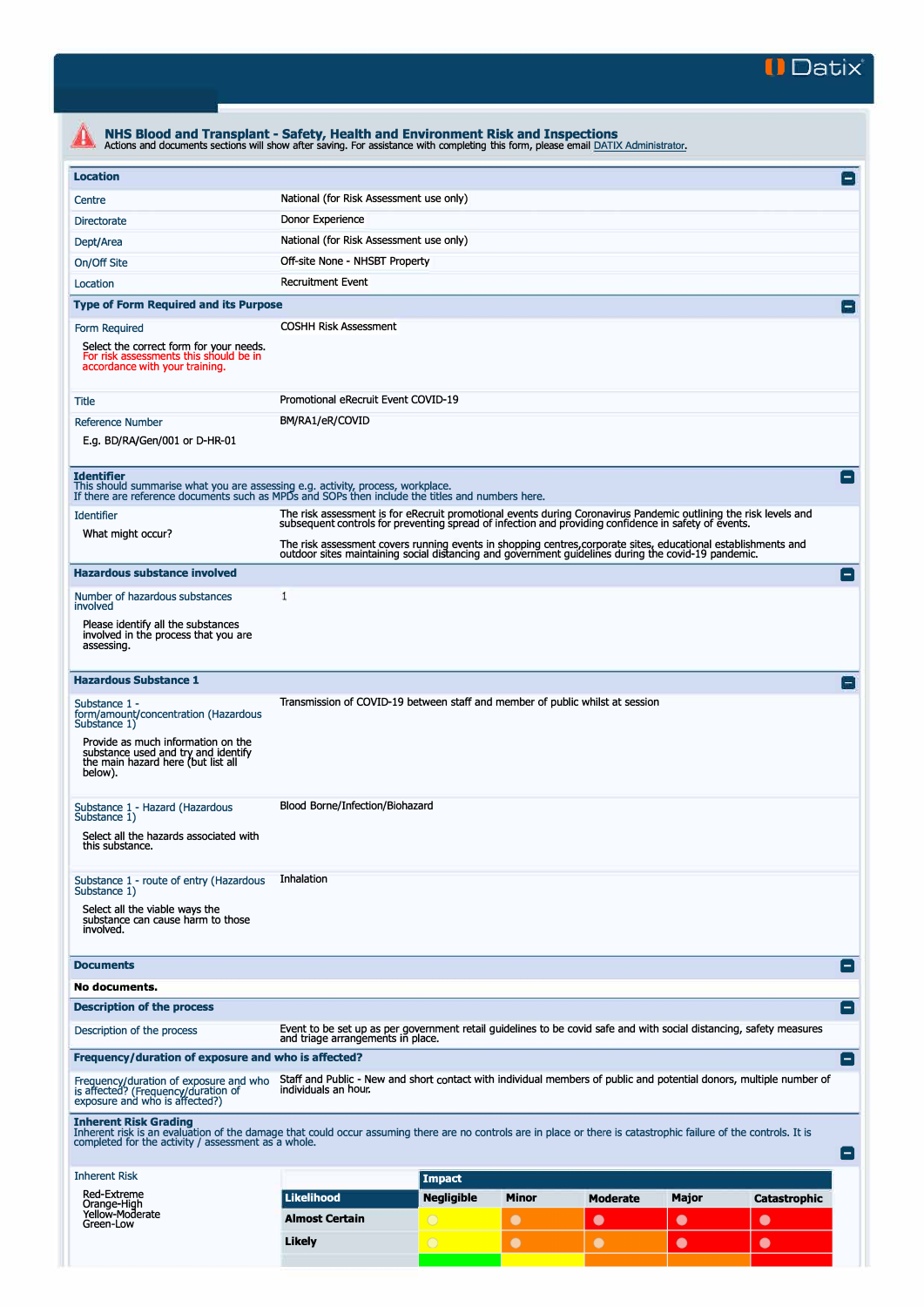| Unlikely<br>Rare<br><b>Controls in place</b><br>Best practice is to directly link the controls to the hazards they are reducing and to list them in order of preference according to the hierarchy of control i.e.<br>eliminate, substitute, engineering controls, information, instruction (such as SOPs and SSW), training, supervision, health surveillance and Personal Protective<br>Equipment (PPE).<br>Controls in place<br>E.G. "Gloves available to wear-YES"<br>For COSHH assessments please<br>consider other controls e.g. Health<br>Surveillance.<br>pandemic.<br>Events<br>staff<br>Travelling<br>PPE | discussing sensitive information.<br>had any recent illness<br>to wear a type IIR surgical mask.<br>NHSBT vehicles<br>members of staff are using.<br>Transit Connect Van, 1 member of staff.<br>Ford Focus Estate, 1 member of staff.                                                                                                                                                                                                                                                                                                                                                                                    | $\bullet$<br>$\bullet$<br><b>Rating (initial): 6</b><br>Moderate<br>Colleagues must not attend work if they or any household member has symptoms of Covid-19.<br>General Hygiene controls<br>Respiratory Hygiene Control measures - staff are advised:<br>Avoid touching the face, particularly mouth, nose and eyes.<br>Cover mouth and nose with a tissue or your sleeve (not your hands) when coughing or sneezing and put used<br>tissues in nearest bin immediately, which may be clinical waste.<br>Effective social distancing measures of at least 2m where possible, or 1m+ additional controls / mitigations when<br>Effective and visible hand hygiene using soap and water or hand sanitiser<br>Effective, regular and visible cleaning of frequently touched surfaces.<br>Effective regular cleaning of ITC and communication devices.<br>Disposable gloves and apron are available and mandatory when carrying out additional cleaning activities during the<br>Provide additional supervision to ensure these measures are implemented at all times.<br>Hand washing/use of alcohol hand rub (hand santising gel) before entering the event area<br>All these measures must be observed and are the most effective actions to take to reduce spread of Covid-19.<br>Additional measures introduced include a triage system to ensure everyone who attends the event is well, has not<br>All New event sites identified during the current outbreak must have ability to maintain social distancing rules<br>Potential participants queuing should be 2m apart. This may need to be checked and controlled by a member of<br>Screens to be used when social distancing can't be maintained.<br>Barriers and 2 meters signs to be used to help controls Potential donors.<br>1m+ avoid face to face as much as possible and face coverings to be worn by a potential donor. NHSBT colleagues<br>Daily brief or any other training to maintain 2m social distancing.<br>Ensure all touch points on the marketing vehicles are thoroughly cleaned prior to use.<br>Mercedes Sprinter Van, 2 members of staff maintaining social distancing. Vehicle should be ventilated when 2<br>Any members of staff using public transport must follow all covid-19 controls provided by the transport company<br>Rota colleagues to work at workplaces that they can easily get to work using their own vehicle and ensure reimbursement for any costs associated with this through the expenses system. | $\bigcirc$<br>$\bullet$                                                                                                                                                                                                                                             | $\bullet$<br>$\bullet$<br>Risk level (initial): | $\bullet$<br>$\bigcirc$      | $\bullet$<br>$\bigcirc$ |  |  |  |
|---------------------------------------------------------------------------------------------------------------------------------------------------------------------------------------------------------------------------------------------------------------------------------------------------------------------------------------------------------------------------------------------------------------------------------------------------------------------------------------------------------------------------------------------------------------------------------------------------------------------|--------------------------------------------------------------------------------------------------------------------------------------------------------------------------------------------------------------------------------------------------------------------------------------------------------------------------------------------------------------------------------------------------------------------------------------------------------------------------------------------------------------------------------------------------------------------------------------------------------------------------|----------------------------------------------------------------------------------------------------------------------------------------------------------------------------------------------------------------------------------------------------------------------------------------------------------------------------------------------------------------------------------------------------------------------------------------------------------------------------------------------------------------------------------------------------------------------------------------------------------------------------------------------------------------------------------------------------------------------------------------------------------------------------------------------------------------------------------------------------------------------------------------------------------------------------------------------------------------------------------------------------------------------------------------------------------------------------------------------------------------------------------------------------------------------------------------------------------------------------------------------------------------------------------------------------------------------------------------------------------------------------------------------------------------------------------------------------------------------------------------------------------------------------------------------------------------------------------------------------------------------------------------------------------------------------------------------------------------------------------------------------------------------------------------------------------------------------------------------------------------------------------------------------------------------------------------------------------------------------------------------------------------------------------------------------------------------------------------------------------------------------------------------------------------------------------------------------------------------------------------------------------------------------------------------------------------------------------------------------------------------------------------------------------------------------------------------------------------------------------------------------------|---------------------------------------------------------------------------------------------------------------------------------------------------------------------------------------------------------------------------------------------------------------------|-------------------------------------------------|------------------------------|-------------------------|--|--|--|
|                                                                                                                                                                                                                                                                                                                                                                                                                                                                                                                                                                                                                     |                                                                                                                                                                                                                                                                                                                                                                                                                                                                                                                                                                                                                          |                                                                                                                                                                                                                                                                                                                                                                                                                                                                                                                                                                                                                                                                                                                                                                                                                                                                                                                                                                                                                                                                                                                                                                                                                                                                                                                                                                                                                                                                                                                                                                                                                                                                                                                                                                                                                                                                                                                                                                                                                                                                                                                                                                                                                                                                                                                                                                                                                                                                                                          |                                                                                                                                                                                                                                                                     |                                                 |                              |                         |  |  |  |
|                                                                                                                                                                                                                                                                                                                                                                                                                                                                                                                                                                                                                     |                                                                                                                                                                                                                                                                                                                                                                                                                                                                                                                                                                                                                          |                                                                                                                                                                                                                                                                                                                                                                                                                                                                                                                                                                                                                                                                                                                                                                                                                                                                                                                                                                                                                                                                                                                                                                                                                                                                                                                                                                                                                                                                                                                                                                                                                                                                                                                                                                                                                                                                                                                                                                                                                                                                                                                                                                                                                                                                                                                                                                                                                                                                                                          |                                                                                                                                                                                                                                                                     |                                                 |                              |                         |  |  |  |
|                                                                                                                                                                                                                                                                                                                                                                                                                                                                                                                                                                                                                     |                                                                                                                                                                                                                                                                                                                                                                                                                                                                                                                                                                                                                          |                                                                                                                                                                                                                                                                                                                                                                                                                                                                                                                                                                                                                                                                                                                                                                                                                                                                                                                                                                                                                                                                                                                                                                                                                                                                                                                                                                                                                                                                                                                                                                                                                                                                                                                                                                                                                                                                                                                                                                                                                                                                                                                                                                                                                                                                                                                                                                                                                                                                                                          |                                                                                                                                                                                                                                                                     |                                                 |                              |                         |  |  |  |
|                                                                                                                                                                                                                                                                                                                                                                                                                                                                                                                                                                                                                     |                                                                                                                                                                                                                                                                                                                                                                                                                                                                                                                                                                                                                          |                                                                                                                                                                                                                                                                                                                                                                                                                                                                                                                                                                                                                                                                                                                                                                                                                                                                                                                                                                                                                                                                                                                                                                                                                                                                                                                                                                                                                                                                                                                                                                                                                                                                                                                                                                                                                                                                                                                                                                                                                                                                                                                                                                                                                                                                                                                                                                                                                                                                                                          |                                                                                                                                                                                                                                                                     |                                                 |                              |                         |  |  |  |
|                                                                                                                                                                                                                                                                                                                                                                                                                                                                                                                                                                                                                     |                                                                                                                                                                                                                                                                                                                                                                                                                                                                                                                                                                                                                          |                                                                                                                                                                                                                                                                                                                                                                                                                                                                                                                                                                                                                                                                                                                                                                                                                                                                                                                                                                                                                                                                                                                                                                                                                                                                                                                                                                                                                                                                                                                                                                                                                                                                                                                                                                                                                                                                                                                                                                                                                                                                                                                                                                                                                                                                                                                                                                                                                                                                                                          |                                                                                                                                                                                                                                                                     |                                                 |                              |                         |  |  |  |
|                                                                                                                                                                                                                                                                                                                                                                                                                                                                                                                                                                                                                     |                                                                                                                                                                                                                                                                                                                                                                                                                                                                                                                                                                                                                          |                                                                                                                                                                                                                                                                                                                                                                                                                                                                                                                                                                                                                                                                                                                                                                                                                                                                                                                                                                                                                                                                                                                                                                                                                                                                                                                                                                                                                                                                                                                                                                                                                                                                                                                                                                                                                                                                                                                                                                                                                                                                                                                                                                                                                                                                                                                                                                                                                                                                                                          |                                                                                                                                                                                                                                                                     |                                                 |                              |                         |  |  |  |
|                                                                                                                                                                                                                                                                                                                                                                                                                                                                                                                                                                                                                     |                                                                                                                                                                                                                                                                                                                                                                                                                                                                                                                                                                                                                          |                                                                                                                                                                                                                                                                                                                                                                                                                                                                                                                                                                                                                                                                                                                                                                                                                                                                                                                                                                                                                                                                                                                                                                                                                                                                                                                                                                                                                                                                                                                                                                                                                                                                                                                                                                                                                                                                                                                                                                                                                                                                                                                                                                                                                                                                                                                                                                                                                                                                                                          |                                                                                                                                                                                                                                                                     |                                                 |                              |                         |  |  |  |
|                                                                                                                                                                                                                                                                                                                                                                                                                                                                                                                                                                                                                     |                                                                                                                                                                                                                                                                                                                                                                                                                                                                                                                                                                                                                          |                                                                                                                                                                                                                                                                                                                                                                                                                                                                                                                                                                                                                                                                                                                                                                                                                                                                                                                                                                                                                                                                                                                                                                                                                                                                                                                                                                                                                                                                                                                                                                                                                                                                                                                                                                                                                                                                                                                                                                                                                                                                                                                                                                                                                                                                                                                                                                                                                                                                                                          |                                                                                                                                                                                                                                                                     |                                                 |                              |                         |  |  |  |
|                                                                                                                                                                                                                                                                                                                                                                                                                                                                                                                                                                                                                     |                                                                                                                                                                                                                                                                                                                                                                                                                                                                                                                                                                                                                          |                                                                                                                                                                                                                                                                                                                                                                                                                                                                                                                                                                                                                                                                                                                                                                                                                                                                                                                                                                                                                                                                                                                                                                                                                                                                                                                                                                                                                                                                                                                                                                                                                                                                                                                                                                                                                                                                                                                                                                                                                                                                                                                                                                                                                                                                                                                                                                                                                                                                                                          |                                                                                                                                                                                                                                                                     |                                                 |                              |                         |  |  |  |
|                                                                                                                                                                                                                                                                                                                                                                                                                                                                                                                                                                                                                     |                                                                                                                                                                                                                                                                                                                                                                                                                                                                                                                                                                                                                          |                                                                                                                                                                                                                                                                                                                                                                                                                                                                                                                                                                                                                                                                                                                                                                                                                                                                                                                                                                                                                                                                                                                                                                                                                                                                                                                                                                                                                                                                                                                                                                                                                                                                                                                                                                                                                                                                                                                                                                                                                                                                                                                                                                                                                                                                                                                                                                                                                                                                                                          |                                                                                                                                                                                                                                                                     |                                                 |                              |                         |  |  |  |
|                                                                                                                                                                                                                                                                                                                                                                                                                                                                                                                                                                                                                     |                                                                                                                                                                                                                                                                                                                                                                                                                                                                                                                                                                                                                          |                                                                                                                                                                                                                                                                                                                                                                                                                                                                                                                                                                                                                                                                                                                                                                                                                                                                                                                                                                                                                                                                                                                                                                                                                                                                                                                                                                                                                                                                                                                                                                                                                                                                                                                                                                                                                                                                                                                                                                                                                                                                                                                                                                                                                                                                                                                                                                                                                                                                                                          | <b>Breaks</b><br>Mealtimes arranged to enable staff to maintain 2m social distancing.<br>During breaks the wearing of a type IIR surgical face mask is not mandatory however 2m social distance must be<br>maintained where possible<br>Load and unload of vehicles |                                                 |                              |                         |  |  |  |
|                                                                                                                                                                                                                                                                                                                                                                                                                                                                                                                                                                                                                     | The wearing of a mask is mandatory on recruitment events and during the load and unload of vehicles to provide<br>reassurance to colleagues and potential donors.<br>Social distancing to be maintained during the load and unload of the vehicles.<br>All marketing colleagues to be trained in how to wear, use and remove masks and training package to include<br>information on the hazard, risk and controls.<br>Dispose of all used masks in clinical waste.<br>The wearing of surgical face masks does not reduce the need for hand hygiene and colleagues.<br>Gloves and an apron should be worn when cleaning. |                                                                                                                                                                                                                                                                                                                                                                                                                                                                                                                                                                                                                                                                                                                                                                                                                                                                                                                                                                                                                                                                                                                                                                                                                                                                                                                                                                                                                                                                                                                                                                                                                                                                                                                                                                                                                                                                                                                                                                                                                                                                                                                                                                                                                                                                                                                                                                                                                                                                                                          |                                                                                                                                                                                                                                                                     |                                                 |                              |                         |  |  |  |
|                                                                                                                                                                                                                                                                                                                                                                                                                                                                                                                                                                                                                     |                                                                                                                                                                                                                                                                                                                                                                                                                                                                                                                                                                                                                          |                                                                                                                                                                                                                                                                                                                                                                                                                                                                                                                                                                                                                                                                                                                                                                                                                                                                                                                                                                                                                                                                                                                                                                                                                                                                                                                                                                                                                                                                                                                                                                                                                                                                                                                                                                                                                                                                                                                                                                                                                                                                                                                                                                                                                                                                                                                                                                                                                                                                                                          |                                                                                                                                                                                                                                                                     |                                                 |                              |                         |  |  |  |
|                                                                                                                                                                                                                                                                                                                                                                                                                                                                                                                                                                                                                     | All measures are acceptable                                                                                                                                                                                                                                                                                                                                                                                                                                                                                                                                                                                              | Reviewed with health and safety team 10/12/2021                                                                                                                                                                                                                                                                                                                                                                                                                                                                                                                                                                                                                                                                                                                                                                                                                                                                                                                                                                                                                                                                                                                                                                                                                                                                                                                                                                                                                                                                                                                                                                                                                                                                                                                                                                                                                                                                                                                                                                                                                                                                                                                                                                                                                                                                                                                                                                                                                                                          |                                                                                                                                                                                                                                                                     |                                                 |                              |                         |  |  |  |
| <b>Emergency Preparedness</b>                                                                                                                                                                                                                                                                                                                                                                                                                                                                                                                                                                                       |                                                                                                                                                                                                                                                                                                                                                                                                                                                                                                                                                                                                                          |                                                                                                                                                                                                                                                                                                                                                                                                                                                                                                                                                                                                                                                                                                                                                                                                                                                                                                                                                                                                                                                                                                                                                                                                                                                                                                                                                                                                                                                                                                                                                                                                                                                                                                                                                                                                                                                                                                                                                                                                                                                                                                                                                                                                                                                                                                                                                                                                                                                                                                          |                                                                                                                                                                                                                                                                     |                                                 |                              |                         |  |  |  |
| Storage and disposal / accidental release<br>and fire fighting requirements                                                                                                                                                                                                                                                                                                                                                                                                                                                                                                                                         |                                                                                                                                                                                                                                                                                                                                                                                                                                                                                                                                                                                                                          | Clinical waste bags to be used for disposal of masks, tissues and rubbish and taken back to site                                                                                                                                                                                                                                                                                                                                                                                                                                                                                                                                                                                                                                                                                                                                                                                                                                                                                                                                                                                                                                                                                                                                                                                                                                                                                                                                                                                                                                                                                                                                                                                                                                                                                                                                                                                                                                                                                                                                                                                                                                                                                                                                                                                                                                                                                                                                                                                                         |                                                                                                                                                                                                                                                                     |                                                 |                              |                         |  |  |  |
| <b>First Aid Measures</b>                                                                                                                                                                                                                                                                                                                                                                                                                                                                                                                                                                                           |                                                                                                                                                                                                                                                                                                                                                                                                                                                                                                                                                                                                                          | Standard practice for blood/ body fluid splash/ needlestick to be followed. Flush affected area with plenty of water                                                                                                                                                                                                                                                                                                                                                                                                                                                                                                                                                                                                                                                                                                                                                                                                                                                                                                                                                                                                                                                                                                                                                                                                                                                                                                                                                                                                                                                                                                                                                                                                                                                                                                                                                                                                                                                                                                                                                                                                                                                                                                                                                                                                                                                                                                                                                                                     |                                                                                                                                                                                                                                                                     |                                                 |                              |                         |  |  |  |
| <b>Final risk Grading</b><br>Residual risk is an evaluation of the damage that could occur after taking into account the effectiveness of current controls. It is completed for the activity /<br>assessment as a whole.                                                                                                                                                                                                                                                                                                                                                                                            |                                                                                                                                                                                                                                                                                                                                                                                                                                                                                                                                                                                                                          | immediately and then contact 24 Hour Sharps Line                                                                                                                                                                                                                                                                                                                                                                                                                                                                                                                                                                                                                                                                                                                                                                                                                                                                                                                                                                                                                                                                                                                                                                                                                                                                                                                                                                                                                                                                                                                                                                                                                                                                                                                                                                                                                                                                                                                                                                                                                                                                                                                                                                                                                                                                                                                                                                                                                                                         |                                                                                                                                                                                                                                                                     |                                                 |                              |                         |  |  |  |
| <b>Residual Risk</b>                                                                                                                                                                                                                                                                                                                                                                                                                                                                                                                                                                                                |                                                                                                                                                                                                                                                                                                                                                                                                                                                                                                                                                                                                                          | <b>Impact</b>                                                                                                                                                                                                                                                                                                                                                                                                                                                                                                                                                                                                                                                                                                                                                                                                                                                                                                                                                                                                                                                                                                                                                                                                                                                                                                                                                                                                                                                                                                                                                                                                                                                                                                                                                                                                                                                                                                                                                                                                                                                                                                                                                                                                                                                                                                                                                                                                                                                                                            |                                                                                                                                                                                                                                                                     |                                                 |                              |                         |  |  |  |
| Red-Extreme<br>Orange-High                                                                                                                                                                                                                                                                                                                                                                                                                                                                                                                                                                                          | <b>Likelihood</b>                                                                                                                                                                                                                                                                                                                                                                                                                                                                                                                                                                                                        | <b>Negligible</b>                                                                                                                                                                                                                                                                                                                                                                                                                                                                                                                                                                                                                                                                                                                                                                                                                                                                                                                                                                                                                                                                                                                                                                                                                                                                                                                                                                                                                                                                                                                                                                                                                                                                                                                                                                                                                                                                                                                                                                                                                                                                                                                                                                                                                                                                                                                                                                                                                                                                                        | <b>Minor</b>                                                                                                                                                                                                                                                        | <b>Moderate</b>                                 | Major                        | Catastrophic            |  |  |  |
| Yellow-Moderate<br>Green-Low                                                                                                                                                                                                                                                                                                                                                                                                                                                                                                                                                                                        | <b>Almost Certain</b>                                                                                                                                                                                                                                                                                                                                                                                                                                                                                                                                                                                                    | $\bigcirc$                                                                                                                                                                                                                                                                                                                                                                                                                                                                                                                                                                                                                                                                                                                                                                                                                                                                                                                                                                                                                                                                                                                                                                                                                                                                                                                                                                                                                                                                                                                                                                                                                                                                                                                                                                                                                                                                                                                                                                                                                                                                                                                                                                                                                                                                                                                                                                                                                                                                                               | $\bullet$                                                                                                                                                                                                                                                           | $\bullet$                                       | $\bullet$                    | $\bullet$               |  |  |  |
| Likely                                                                                                                                                                                                                                                                                                                                                                                                                                                                                                                                                                                                              |                                                                                                                                                                                                                                                                                                                                                                                                                                                                                                                                                                                                                          | $\overline{O}$                                                                                                                                                                                                                                                                                                                                                                                                                                                                                                                                                                                                                                                                                                                                                                                                                                                                                                                                                                                                                                                                                                                                                                                                                                                                                                                                                                                                                                                                                                                                                                                                                                                                                                                                                                                                                                                                                                                                                                                                                                                                                                                                                                                                                                                                                                                                                                                                                                                                                           | $\bullet$                                                                                                                                                                                                                                                           | $\bullet$                                       | $\bullet$                    | $\bullet$               |  |  |  |
| <b>Possible</b>                                                                                                                                                                                                                                                                                                                                                                                                                                                                                                                                                                                                     |                                                                                                                                                                                                                                                                                                                                                                                                                                                                                                                                                                                                                          | $\bullet$                                                                                                                                                                                                                                                                                                                                                                                                                                                                                                                                                                                                                                                                                                                                                                                                                                                                                                                                                                                                                                                                                                                                                                                                                                                                                                                                                                                                                                                                                                                                                                                                                                                                                                                                                                                                                                                                                                                                                                                                                                                                                                                                                                                                                                                                                                                                                                                                                                                                                                | $\bigcirc$                                                                                                                                                                                                                                                          | $\bullet$                                       | $\bullet$                    | $\bullet$               |  |  |  |
| <b>Unlikely</b>                                                                                                                                                                                                                                                                                                                                                                                                                                                                                                                                                                                                     |                                                                                                                                                                                                                                                                                                                                                                                                                                                                                                                                                                                                                          | $\bullet$                                                                                                                                                                                                                                                                                                                                                                                                                                                                                                                                                                                                                                                                                                                                                                                                                                                                                                                                                                                                                                                                                                                                                                                                                                                                                                                                                                                                                                                                                                                                                                                                                                                                                                                                                                                                                                                                                                                                                                                                                                                                                                                                                                                                                                                                                                                                                                                                                                                                                                | $\bigcirc$                                                                                                                                                                                                                                                          | $\bigcirc$                                      | $\bullet$                    | $\bullet$               |  |  |  |
| Rare                                                                                                                                                                                                                                                                                                                                                                                                                                                                                                                                                                                                                |                                                                                                                                                                                                                                                                                                                                                                                                                                                                                                                                                                                                                          |                                                                                                                                                                                                                                                                                                                                                                                                                                                                                                                                                                                                                                                                                                                                                                                                                                                                                                                                                                                                                                                                                                                                                                                                                                                                                                                                                                                                                                                                                                                                                                                                                                                                                                                                                                                                                                                                                                                                                                                                                                                                                                                                                                                                                                                                                                                                                                                                                                                                                                          |                                                                                                                                                                                                                                                                     |                                                 | $\bigcirc$                   |                         |  |  |  |
|                                                                                                                                                                                                                                                                                                                                                                                                                                                                                                                                                                                                                     |                                                                                                                                                                                                                                                                                                                                                                                                                                                                                                                                                                                                                          |                                                                                                                                                                                                                                                                                                                                                                                                                                                                                                                                                                                                                                                                                                                                                                                                                                                                                                                                                                                                                                                                                                                                                                                                                                                                                                                                                                                                                                                                                                                                                                                                                                                                                                                                                                                                                                                                                                                                                                                                                                                                                                                                                                                                                                                                                                                                                                                                                                                                                                          |                                                                                                                                                                                                                                                                     |                                                 |                              |                         |  |  |  |
|                                                                                                                                                                                                                                                                                                                                                                                                                                                                                                                                                                                                                     |                                                                                                                                                                                                                                                                                                                                                                                                                                                                                                                                                                                                                          | $\bullet$                                                                                                                                                                                                                                                                                                                                                                                                                                                                                                                                                                                                                                                                                                                                                                                                                                                                                                                                                                                                                                                                                                                                                                                                                                                                                                                                                                                                                                                                                                                                                                                                                                                                                                                                                                                                                                                                                                                                                                                                                                                                                                                                                                                                                                                                                                                                                                                                                                                                                                | $\bullet$                                                                                                                                                                                                                                                           | $\circ$                                         |                              | $\bigcirc$              |  |  |  |
|                                                                                                                                                                                                                                                                                                                                                                                                                                                                                                                                                                                                                     |                                                                                                                                                                                                                                                                                                                                                                                                                                                                                                                                                                                                                          | Rating (current): 3<br>Low                                                                                                                                                                                                                                                                                                                                                                                                                                                                                                                                                                                                                                                                                                                                                                                                                                                                                                                                                                                                                                                                                                                                                                                                                                                                                                                                                                                                                                                                                                                                                                                                                                                                                                                                                                                                                                                                                                                                                                                                                                                                                                                                                                                                                                                                                                                                                                                                                                                                               |                                                                                                                                                                                                                                                                     |                                                 | <b>Risk level (current):</b> |                         |  |  |  |

듬